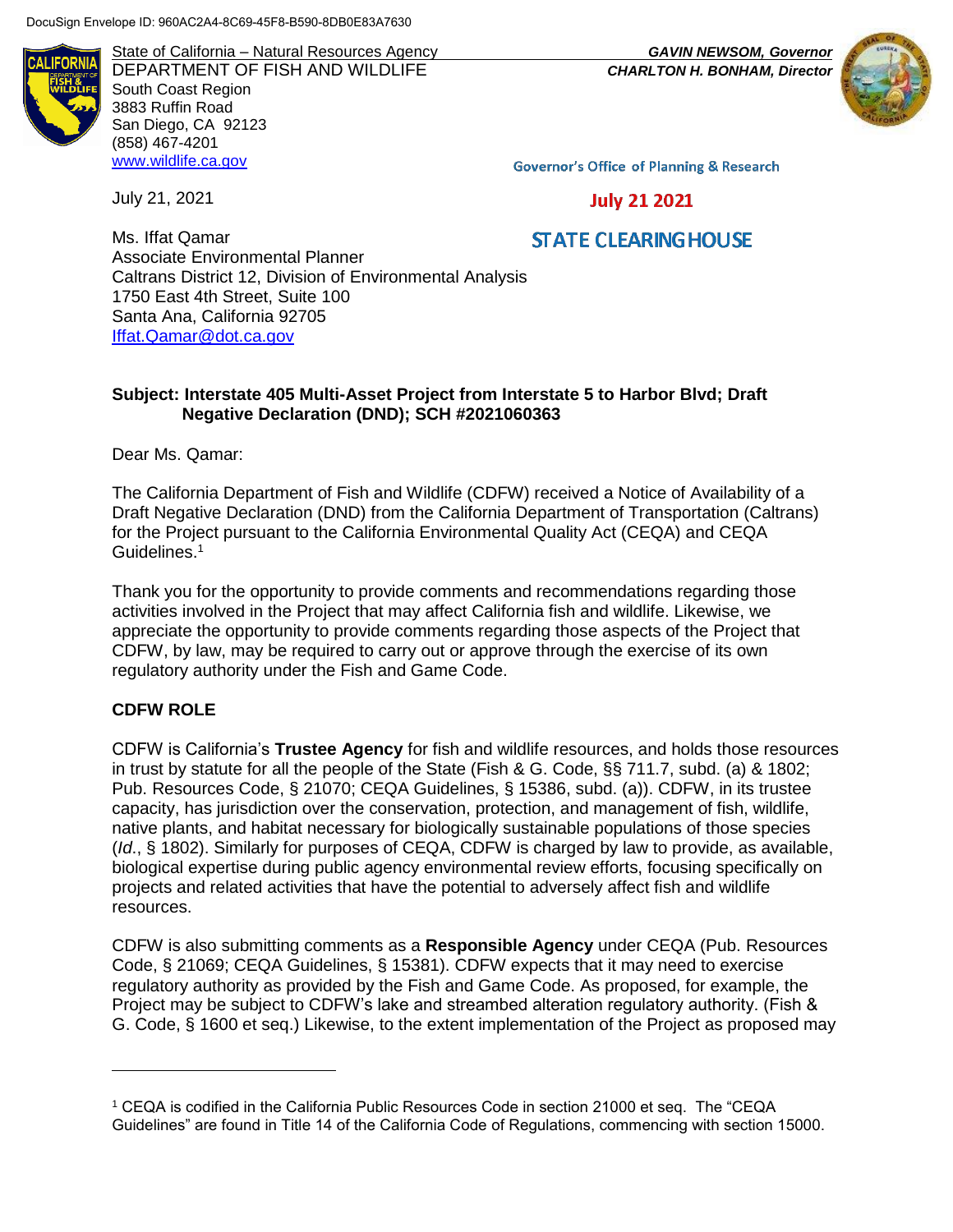Iffat Qamar Caltrans District 12 July 21, 2021 Page 2 of 8

result in "take", as defined by state law, of any species protected under the California Endangered Species Act (CESA) (Fish & Game Code, § 2050 et seq.), the Project proponent may seek related take authorization as provided by the Fish and Game Code.

## **PROJECT DESCRIPTION SUMMARY**

# **Proponent:** Caltrans

**Objective:** The objective of the Project is to extend the life expectancy of pavement; improve safety and efficiency for all modes of travelers as well as maintenance crews; enhance traffic operation; manage traffic congestion; and provide the ability to collect, analyze, and utilize data for systems performance along the Interstate 405 (I-405) corridor within the Project limits.

Primary Project activities include:

- 1. Improve, remove, and replace pavement.
- 2. Remove and replace loop detectors.
- 3. Upgrade curb ramps to current Americans with Disabilities Act standards.
- 4. Improve bridge health by removing and replacing approach and departure slabs at multiple bridges and upgrading existing bridge railing at of the Santa Ana Delhi Channel Bridge.
- 5. Rehabilitate roadsides by improving planting and irrigation system deficiencies.
- 6. Relocate maintenance facilities and improve safe access.
- 7. Rehabilitate lighting.
- 8. Install and upgrade transportation management systems.
- 9. Miscellaneous operational improvements including constructing acceleration and deceleration lanes, constructing auxiliary lanes, and widening ramps.
- 10. Roadside improvements to reduce collision severity.
- 11. Construct a park-and-ride facility and one sound wall.

According to the DND, the proposed work would be restricted to the existing paved roadway and/or bridge structures.

**Timeframe:** The Project is scheduled to start construction in February 2024 and continue for approximately 32 months.

**Location:** The Project area includes the I-405 from Harbor Boulevard to Interstate 5. The total length of the Project is 11.2 miles. The Project is located in Orange County in the cities of Irvine and Costa Mesa and in an unincorporated area of Orange County.

**Biological Setting:** A Natural Environment Study (Minimal Impact) (NESMI) was conducted by LSA Associates, Inc. in September 2020 to analyze biological resources within the Project area. Subsequently Caltrans added construction locations to the Project area and LSA completed a Supplemental NESMI dated February 22, 2021.

The Biological Study Area (BSA) includes the Caltrans right-of-way within the Project footprint and a 200-foot buffer around the right-of-way. General survey and habitat mapping were conducted on August 21 and 26, 2020, September 2, 2020, and January 7, 2021.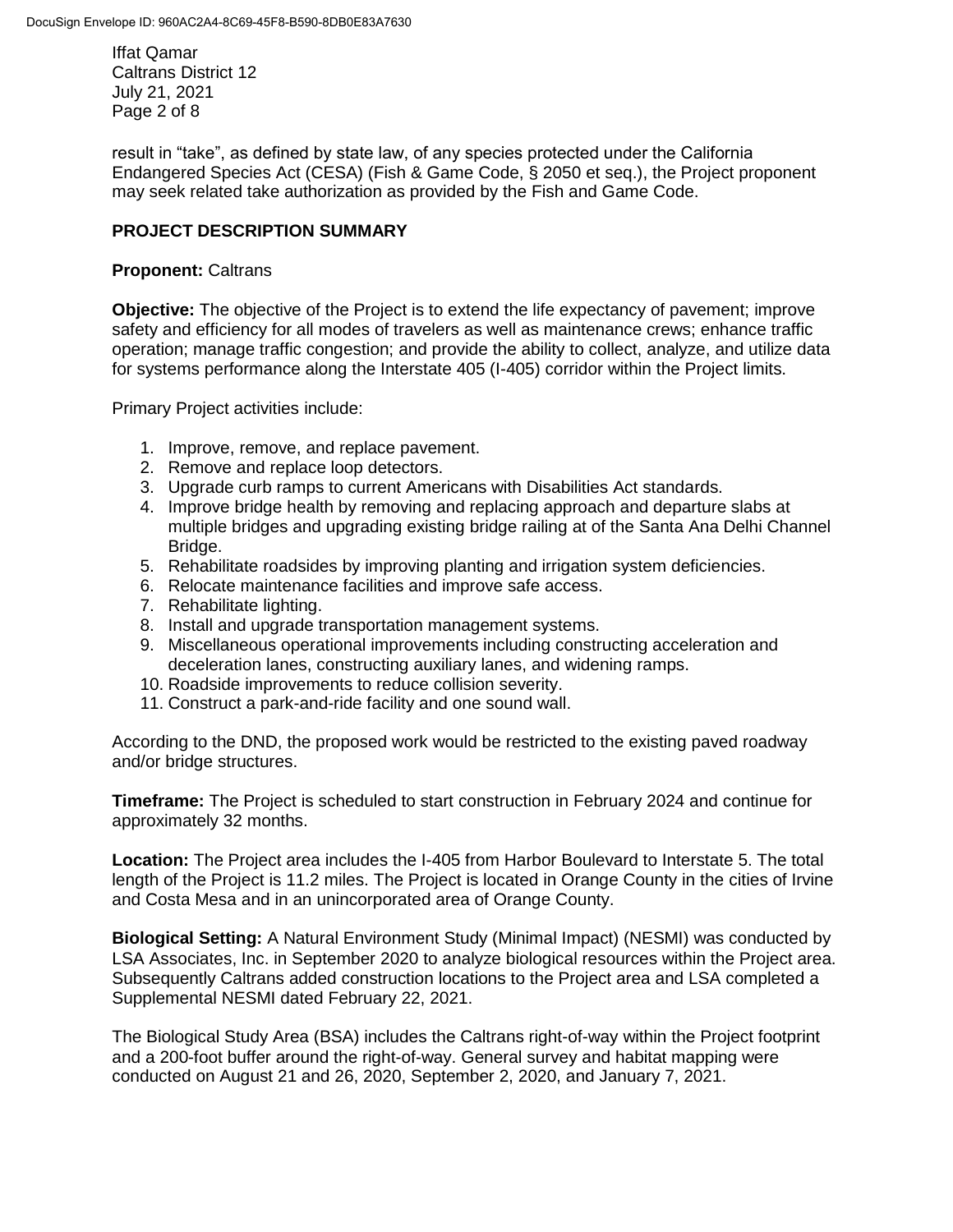Iffat Qamar Caltrans District 12 July 21, 2021 Page 3 of 8

According to the NESMI, most of the work is located in highly urbanized areas, and the proposed work would be limited to the existing paved roadway and bridge structures. However, there are multiple locations that would involve direct disturbance to undeveloped areas and/or are located in proximity to sensitive habitats and/or aquatic resources where indirect impacts may occur.

According to the NESMI, the BSA includes willow riparian scrub, black willow riparian forest, herbaceous riparian vegetation, mixed ornamental and sycamore woodland, open water flood control channels, buckwheat scrub, agriculture, ornamental vegetation, ruderal, and urban and commercial developments.

The DND disclosed 0.002 acre of permanent impacts and 0.017 acre of temporary impacts within a concrete-lined CDFW stream. Two existing culvert crossings will be extended including at the San Joaquin Channel (D-6) and an unnamed channel (D-10). Caltrans does not propose any compensatory mitigation; however, Caltrans indicates a Lake and Streambed Alteration Agreement will be required.

Suitable habitat is present for coastal California gnatcatcher (*Polioptila californica californica*; Endangered Species Act (ESA) listed Threatened, CDFW Species of Special Concern (SSC)) and least Bell's vireo (*Vireo bellii pusillus;* ESA listed Endangered, California Endangered Species Act (CESA) listed Endangered). However, direct impacts are not expected to occur to either species.

Species with a moderate or greater probability of occurrence include southern tarplant (*Centromadia parryi ssp. australis*; CNPS rarity ranking 1B.1), red diamond rattlesnake (*Crotalus ruber*; SSC), two-striped garter snake (*Thamnophis hammondii*; SSC), Cooper's hawk (*Accipiter cooperii*), white-tailed kite (*Elanus leucurus*; CDFW Fully Protected), yellow-breasted chat (*Icteria virens*; SSC), yellow warbler (*Setophagia petechia*; SSC), northwestern San Diego pocket mouse (*Chaetodipus fallax fallax*; SSC), Yuma myotis (*Myotis yumanensis*), and San Diego desert woodrat (*Neotoma lepida intermedia*; SSC).

Daytime bat habitat assessment surveys were conducted at all bridge and culvert structures within the Project area and surrounding 200-foot buffer on August 12, 2020. When additional structures were added to the active Project components, additional surveys were conducted January 7, 2021. From August 17 through 19, 2020, nighttime emergence surveys were conducted at structures that were determined to likely support maternity roosts that might sustain indirect impacts due to Project activities. Maternity colonies of Yuma myotis were documented at the I-405 San Joaquin Creek Channel culvert, the I-405 Santa Ana Delhi Channel culvert, and the I-405 San Diego Creek Bridge. Bats may also day roost in trees that may be removed during the Project activities.

## **COMMENTS AND RECOMMENDATIONS**

CDFW offers the comments and recommendations below to assist Caltrans in adequately identifying, avoiding, and/or mitigating the Project's significant, or potentially significant, direct, and indirect impacts on fish and wildlife (biological) resources. Editorial comments or other suggestions are also included.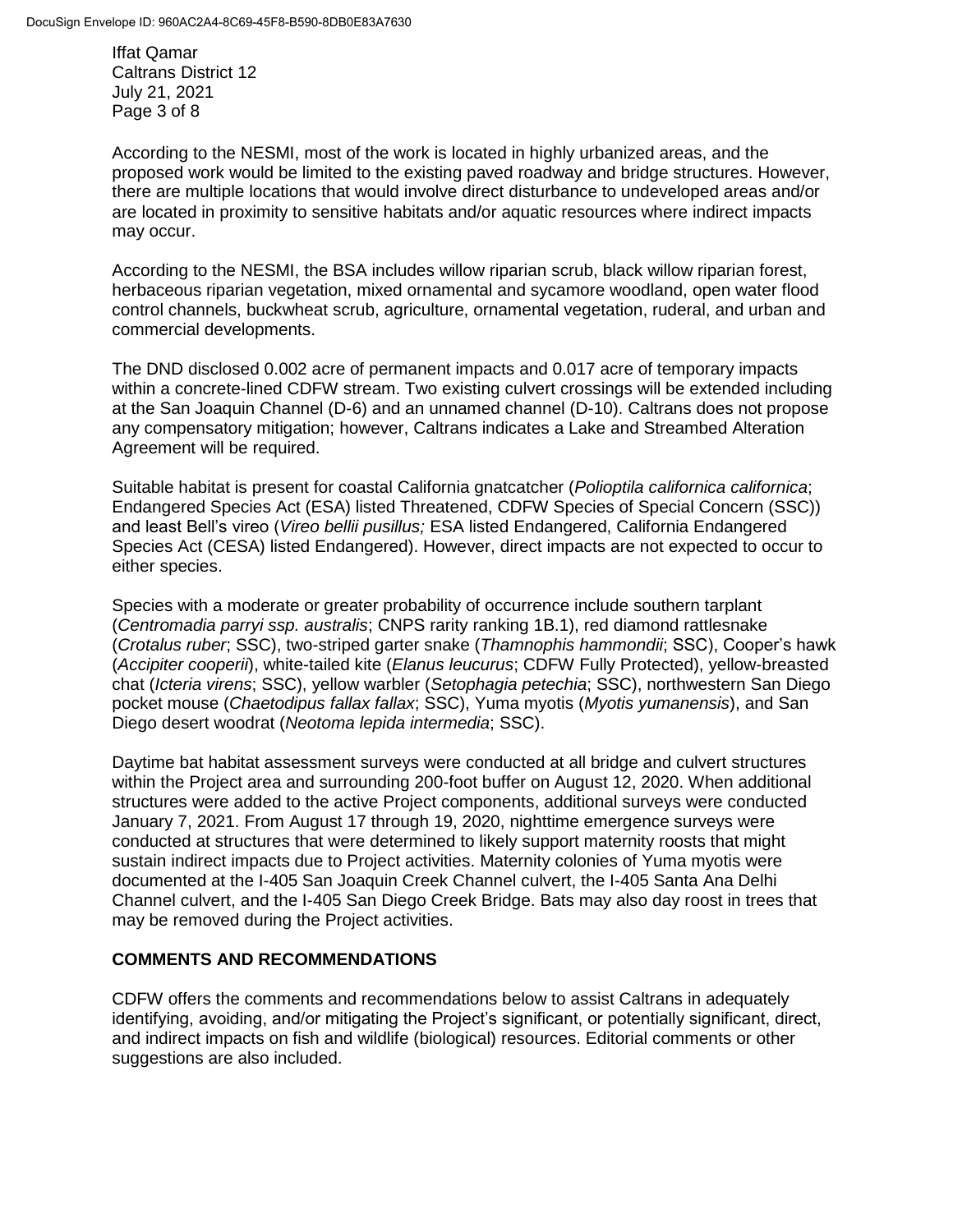Iffat Qamar Caltrans District 12 July 21, 2021 Page 4 of 8

#### **I. Specific Comments**

#### **Comment #1: Southern California Steelhead (***Oncorhynchus mykiss irideus***) and San Diego Creek DND Chapter 2, Page 2-16**

**Issue #1:** The DND states that "no anadromous fish streams are present within the BSA. Implementation of the proposed project is not expected to permanently impact wildlife movement or decrease the functionality of any wildlife crossings." However, a significant portion of the Project lies within the Lower San Diego Creek watershed and overlaps with a previous project wherein CDFW has determined that San Diego Creek is a historically anadromous stream and therefore Senate Bill 857 (SB 857) applies to Caltrans activities within the streambed, banks, and channel. This determination is based on information which will be transmitted to Caltrans in the very near future. SB 857 requires that, for any project using state or federal transportation funds programmed after January 1, 2006, Caltrans shall ensure that, if the project affects a stream crossing on a stream where anadromous fish are or were historically present, Caltrans must assess potential barriers to fish passage prior to commencing project design, and existing barriers are to be removed and no new barriers may be constructed.

**Specific Impact:** Although the proposed activities will not likely affect the structure of any bridges or culverts, according to the DND, Caltrans states in the DND that there is no historical anadromy and states there are no existing barriers. As stated above and to be verified in a forthcoming memo, CDFW has determined that San Diego Creek is a historically anadromous stream for the purposes of SB 857.

**Why impact would occur:** While there may be no direct impacts to San Diego Creek and tributary crossings for this Project, a significant portion of the project overlaps with the Orange County Transportation Authority (OCTA) Measure M2 Project L, Interstate 405 Improvement Project from Interstate 5 to State Route 55 (SR-55), for which Caltrans is the Lead Agency under CEQA. Caltrans approved the Notice of Determination for the Project October 23, 2019.

Caltrans, OCTA, and CDFW are currently in the midst of resolving the question of historic anadromy in San Diego Creek. Additionally, Caltrans' Fish Passage Advisory Committee identified a crossing in the I-405 Multi-Asset Project footprint approximately 0.3 mile east of the SR-133 junction as a steelhead barrier

[\(https://www.arcgis.com/apps/MapSeries/index.html?appid=34da468a52b84d34b969d15b9af3c](https://www.arcgis.com/apps/MapSeries/index.html?appid=34da468a52b84d34b969d15b9af3cc62) [c62\)](https://www.arcgis.com/apps/MapSeries/index.html?appid=34da468a52b84d34b969d15b9af3cc62). Furthermore, regardless of the applicability of SB 857, San Diego Creek was connected to Upper Newport Bay since the early 1900s and Caltrans should therefore provide for safe passage for all aquatic species between their structures.

CDFW believes it is important to fully disclose this issue so that it is conveyed to the public not only regarding this project but for those who may refer to this project in other analyses, which could otherwise lead to a contradictory and confusing record of San Diego Creek. Additionally, reviewers may not be aware of the current steelhead-related circumstances of the creek and may not have the opportunity to provide feedback on this important issue.

Finally, the issue may ultimately arise again when Caltrans requests a Lake and Streambed Alteration Agreement for Project.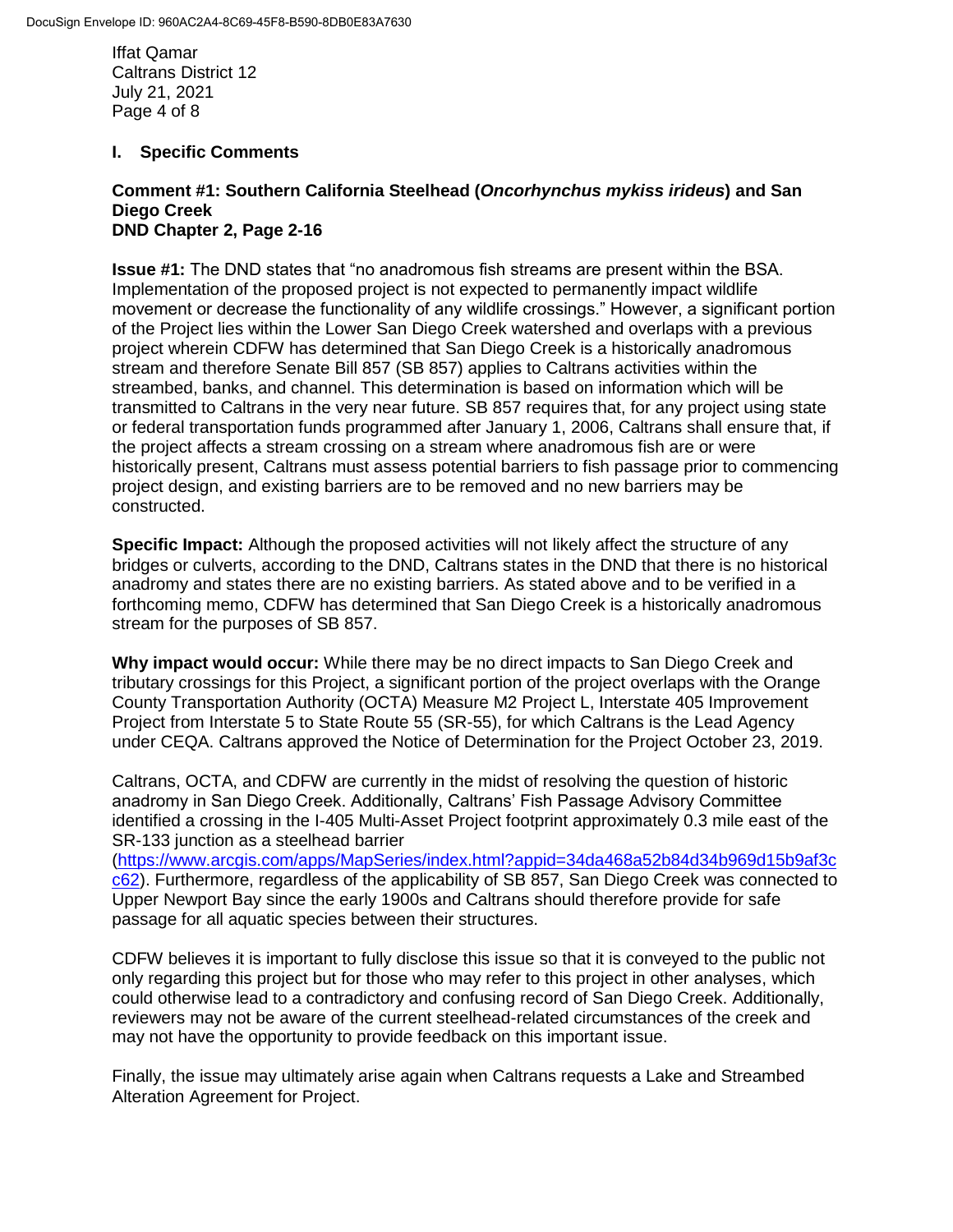Iffat Qamar Caltrans District 12 July 21, 2021 Page 5 of 8

#### **Recommended Potentially Feasible Mitigation Measure(s)**

#### **Mitigation Measure #1:**

**To reduce impacts to less than significant:** CDFW recommends that Caltrans revise the steelhead discussion to reflect the status of San Diego Creek in terms of steelhead and Caltrans' responsibility under SB 857. In addition, CDFW suggests information be provided of the current status of the discussions between Caltrans and CDFW regarding southern California steelhead in San Diego Creek. CDFW also recommends the final DND address the creek's current connectivity to the ocean and anthropogenic barriers to fish passage.

#### **Comment #2: Bat maternity colonies present at San Joaquin Channel culvert (55-0522), Santa Ana-Delhi Channel culvert (55-0484), and San Diego Creek bridge (55-0285), DND Chapter 2, Page 2-15**

**Issue #2:** The DND indicates that the BSA includes a 200-foot buffer around the Project footprint. However, BIO-2 indicates that demolition and pile-driving activities shall avoid the recognized bat maternity season within 500 feet of structures where maternity roosting is confirmed. It is unclear how operators will be able to maintain a 500-foot buffer around maternity colonies if structures were only inspected within 200 feet of activities.

**Issue #3:** BIO-1 indicates that pre-construction bat surveys at bridge and culvert structures where activities will occur should be performed at least one year in advance of construction. However, Caltrans' 2019 Bat Mitigation Report advises that "the best Bat Mitigation Plans often start a minimum of 2 years before the project's Ready to List date and prior to construction."

**Specific Impact:** CDFW is concerned that if there are undetected maternity colonies within 500 feet of the project activities and outside the 200-foot buffer, potentially active maternity colonies may be inadvertently impacted, and such impacts could result in abandonment of non-volant young, in violation of Fish and Game Code section 4150 which prohibits take or possession of all nongame mammals or parts thereof. Bat maternity colonies are also considered native wildlife nursery sites and could be considered potentially significant under CEQA.

Additionally, if the Bat Mitigation Plan is not finalized and approved well in advance of the Ready to List date, contractor scheduling conflicts may not be resolved prior to construction, potentially resulting in unnecessary impacts to existing bat maternity roosts that may be unavoidable given other scheduling constraints.

## **Recommended Potentially Feasible Mitigation Measure(s)**

#### **Mitigation Measure #2:**

**To reduce impacts to less than significant:** CDFW recommends that habitat assessments for potential bat roosting locations be extended to 500 feet surrounding the project footprint and any additional emergence surveys be completed and all pertinent information included in the final Negative Declaration. CDFW also recommends that the Bat Mitigation Plan be prepared and submitted to CDFW for review and approval at least two years prior to the Ready to List date to avoid any Project delays.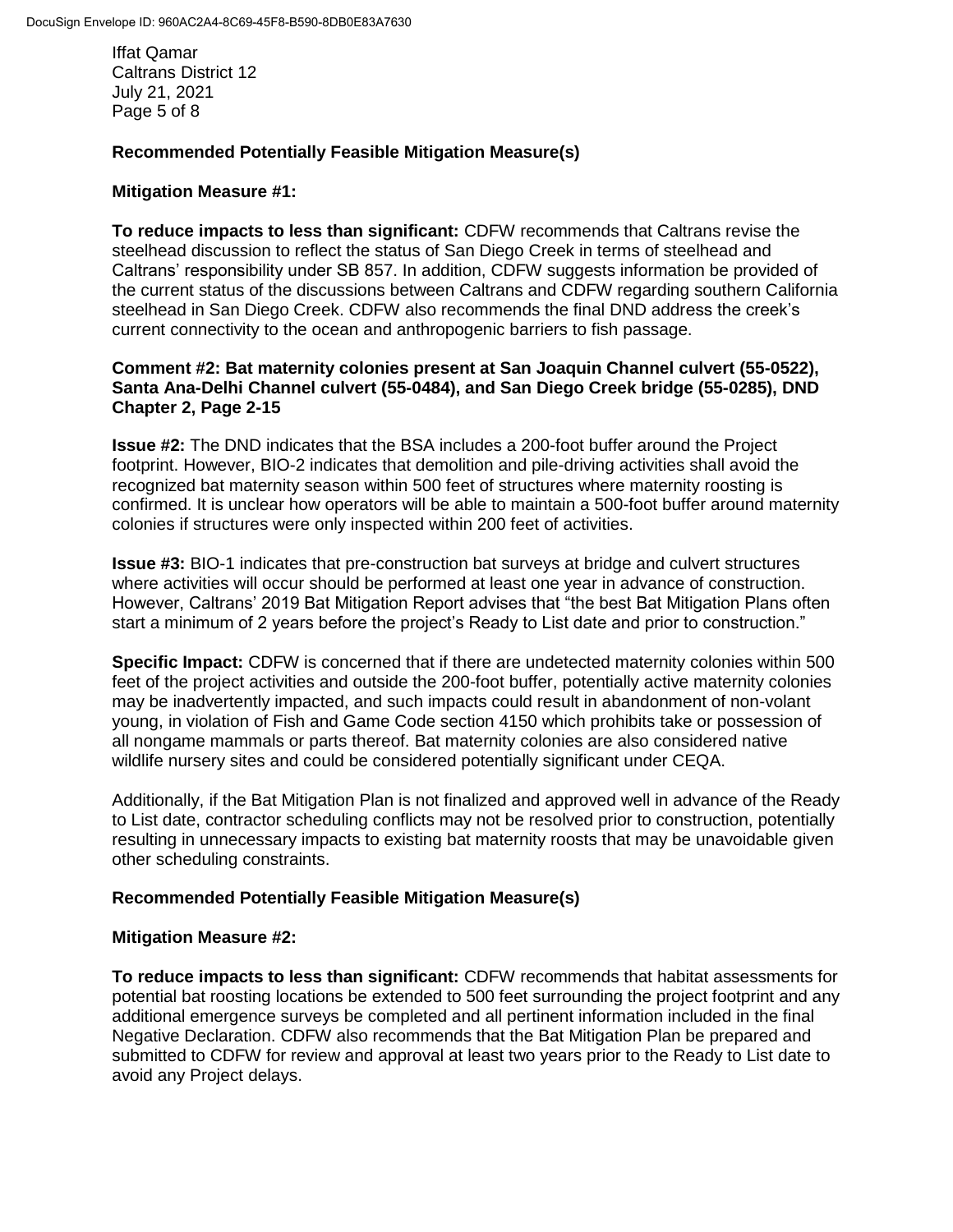Iffat Qamar Caltrans District 12 July 21, 2021 Page 6 of 8

## **Comment #3 Vegetation Classification and Quail Hill Preserve Final NESMI Figure 3 sheet 6 & Page 68**

**Issue #4:** The BSA includes 200 feet from the Project footprint into the northern edges of Quail Hill Preserve (Preserve). The NESMI categorizes the habitat as mostly ruderal with some oak cottonwood sycamore woodland. However, CDFW's Biogeographic Information and Observation System identifies the habitat as mostly Mediterranean California naturalized annual and perennial grassland with some *Baccharis salicifolia* riparian habitat (Vegetation Orange County 2012 (ds1336)). Additionally, coastal cactus wren (*Campylorhynchus brunneicapillus sandiegensis*; SSC), least Bell's vireo, and tri-colored blackbird (*Agelaius tricolor*; CESA threatened) are documented in the area in the California Natural Diversity Database (CNDDB).

**Specific Impact:** As noted in the NESMI, the Preserve provides habitat and cover for movement of animals within the Orange County Central-Coastal Natural Community Conservation Plan/Habitat Conservation Plan. While Caltrans does not anticipate permanent impacts to the Preserve, temporary impacts may occur. According to the Merriam-Webster Dictionary, "ruderal" is typically used to describe weedy and commonly introduced plants growing where the vegetation cover has been interrupted. While this may be an accurate description it is a general category that does not lend itself well to assessing the specific plant species constituting a potential habitat. A more specific description of the vegetation alliance will help the reviewer analyze potential impacts from temporary habitat disruption and prescribe the appropriate remediation.

**Why impact would occur:** If temporary impacts to the grassland area should occur and they are not disclosed, this could result in lack of restoration and degradation of habitat in the Preserve.

# **Recommended Potentially Feasible Mitigation Measure(s)**

## **Mitigation Measure #3:**

**To reduce impacts to less than significant:** CDFW recommends that Caltrans reassess the vegetation community type(s) in the Preserve within 500 feet of the Project footprint and include the results of the assessment and any applicable recommendations in the final DND.

## **ENVIRONMENTAL DATA**

CEQA requires that information developed in environmental impact reports and negative declarations be incorporated into a database which may be used to make subsequent or supplemental environmental determinations. (Pub. Resources Code, § 21003, subd. (e).) Accordingly, please report any special status species and natural communities detected during Project surveys to the CNDDB. The CNNDB field survey form can be found at the following link: [http://www.dfg.ca.gov/biogeodata/cnddb/pdfs/CNDDB\\_FieldSurveyForm.pdf.](http://www.dfg.ca.gov/biogeodata/cnddb/pdfs/CNDDB_FieldSurveyForm.pdf) The completed form can be mailed electronically to CNDDB at the following email address: [CNDDB@wildlife.ca.gov.](mailto:cnddb@dfg.ca.gov) The types of information reported to CNDDB can be found at the following link: [http://www.dfg.ca.gov/biogeodata/cnddb/plants\\_and\\_animals.asp.](http://www.dfg.ca.gov/biogeodata/cnddb/plants_and_animals.asp)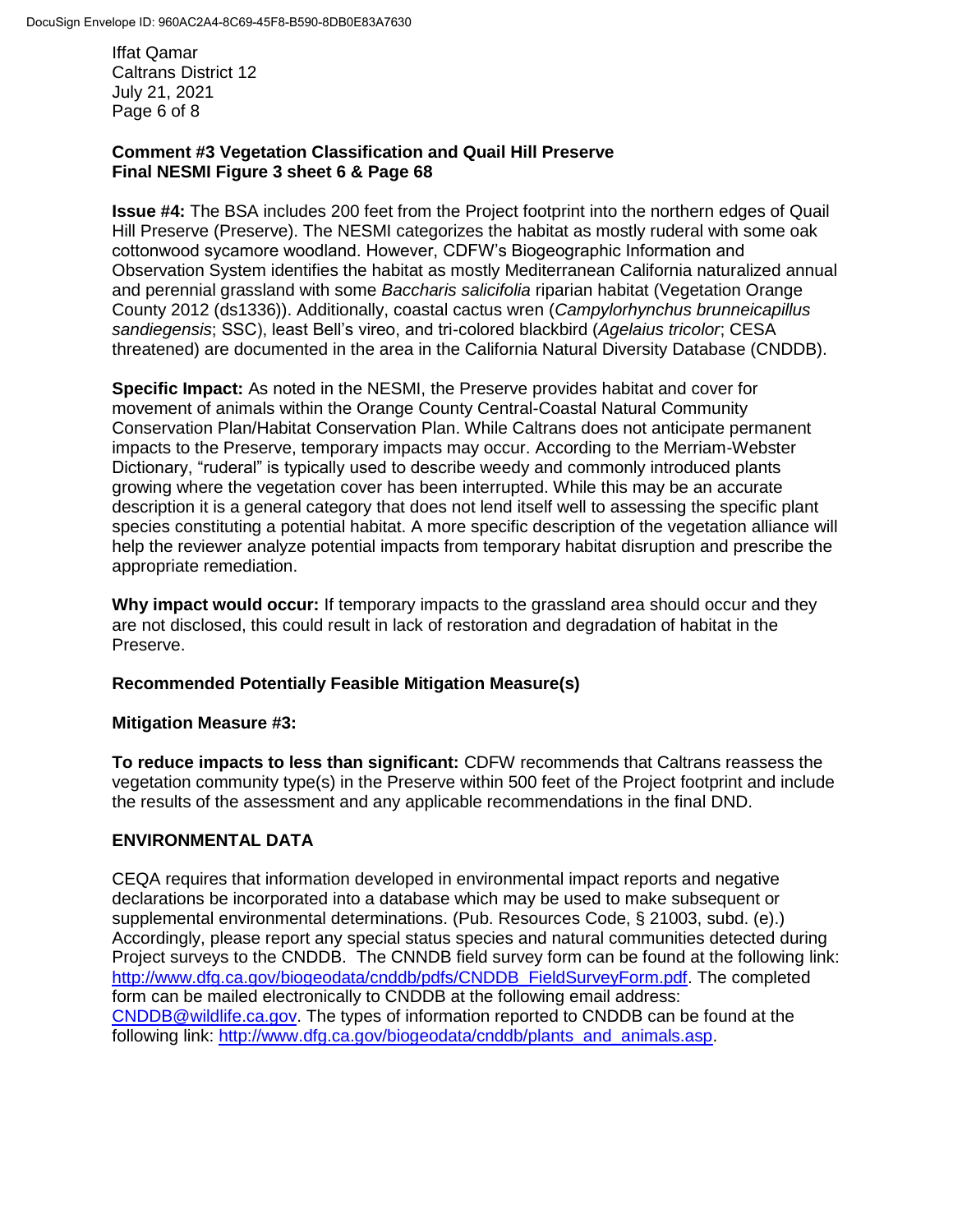Iffat Qamar Caltrans District 12 July 21, 2021 Page 7 of 8

#### **FILING FEES**

The Project, as proposed, would have an impact on fish and/or wildlife, and assessment of filing fees is necessary. Fees are payable upon filing of the Notice of Determination by the Lead Agency and serve to help defray the cost of environmental review by CDFW. Payment of the fee is required in order for the underlying Project approval to be operative, vested, and final. (Cal. Code Regs, tit. 14, § 753.5; Fish & G. Code, § 711.4; Pub. Resources Code, § 21089.)

#### **CONCLUSION**

CDFW appreciates the opportunity to comment on the ND to assist Caltrans in identifying and mitigating Project impacts on biological resources.

Questions regarding this letter or further coordination should be directed to Simona Altman, Senior Environmental Scientist (Specialist), at (805)-338-0474 or [Simona.Altman@wildlife.ca.gov.](mailto:Simona.Altman@wildlife.ca.gov)

Sincerely,

-DocuSigned by:

*Varid* Mayer ا<br>...D700B4520375406 David Mayer Environmental Program Manager I South Coast Region

ec: Simona Altman, CDFW – [Simona.Altman@wildlife.ca.gov](mailto:Simona.Altman@wildlife.ca.gov) CEQA Program Coordinator, CDFW – [CEQACommentLetters@wildlife.ca.gov](mailto:CEQACommentLetters@wildlife.ca.gov) State Clearinghouse, Office of Planning and Research – [State.Clearinghouse@opr.ca.gov](mailto:State.Clearinghouse@opr.ca.gov) Lisa Sato, Caltrans – [Lisa.Sato@dot.ca.gov](mailto:Lisa.Sato@dot.ca.gov) Lesley Hill, OCTA – [LHill@octa.net](mailto:LHill@octa.net)

## **REFERENCES**

California Department of Fish and Wildlife. 2020. California Natural Diversity Database. Retrieved 07/19/2021. Available from: [https://wildlife.ca.gov/Data/CNDDB.](https://wildlife.ca.gov/Data/CNDDB)

Fish Passages Senate Bill 857 (CA 2005). State Route 133 Operational Improvements Project from Interstate 5 to Interstate 405, Orange County, California 12–ORA–133 (PM 8.3/ M9.3) EA 0N890/1214000130.

Johnston, Dave S., Kim Briones, and Christopher Pincetich. 2019. California Bat Mitigation: A Guide to Developing Feasible and Effective Solutions. H. T. Harvey & Associates, Los Gatos, CA. Prepared for the California Department of Transportation, Office of Biological Studies, Sacramento, CA. Task Order 7, Agreement No.43A0355.